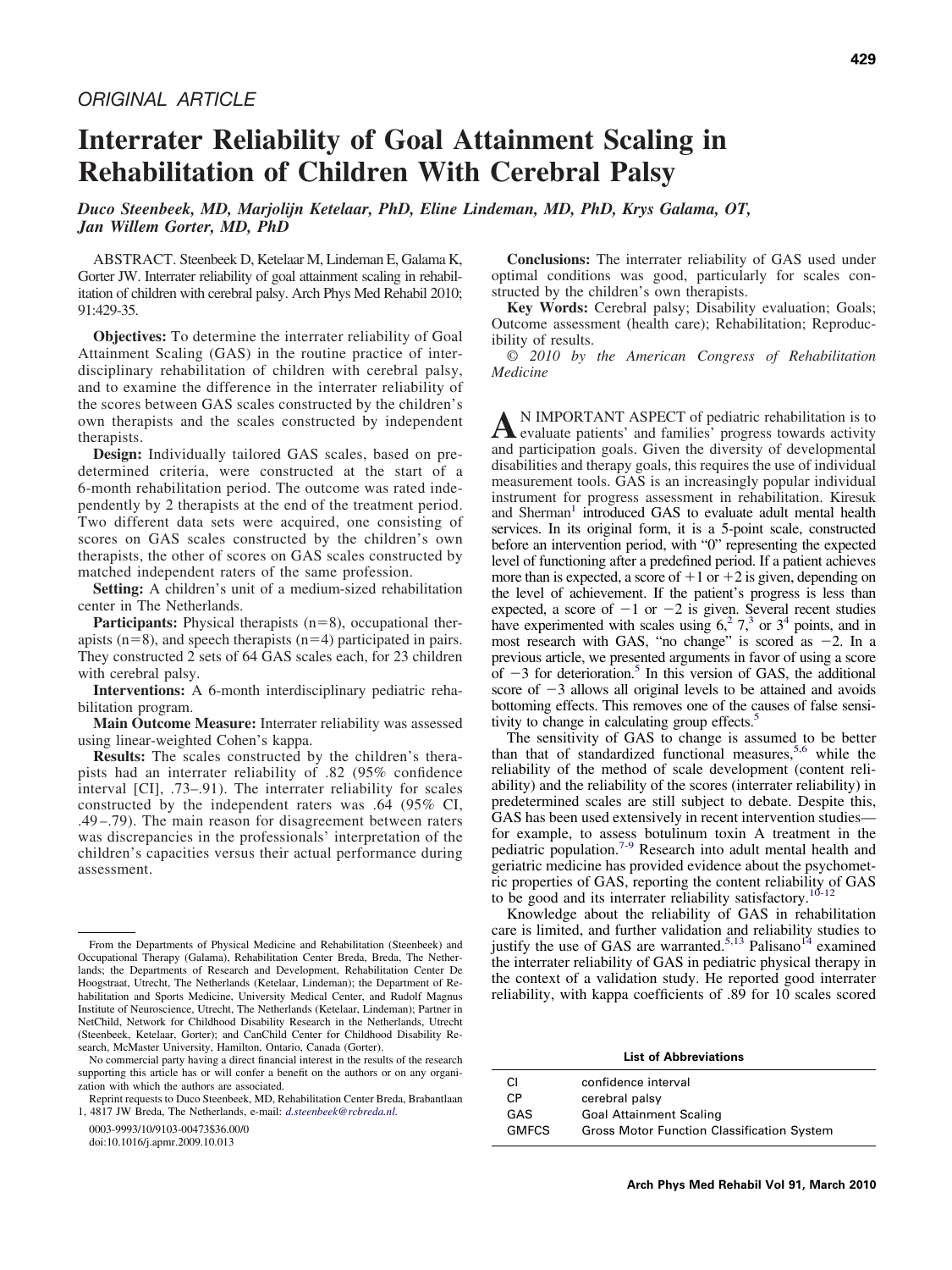<span id="page-1-0"></span>before the start of a validation study, and .75 for 16 scales scored during the validation study. In a previous study by Palisano et al,<sup>[15](#page-6-0)</sup> a physical therapist and an occupational therapist independently scored the performance of 9 subjects on a GAS scale, and their scores all matched. These authors constructed GAS scales using information from the therapists, and then scored them simultaneously with an independent rater from a video. The sample sizes in both studies were, however, small. Despite Palisano's recommendation to replicate interrater reliability studies across therapists and clients of various ages and disabilities, no further studies have been performed in this field in the last 15 years.

As shown in a previous study,<sup>16</sup> the reliability of the scores largely depends on the agreements made about scale development and scoring procedures, and on experience with GAS. Further studies showing that GAS has acceptable interrater reliability in practical settings are essential if this method is to be used in rehabilitation practice.

The reliability of GAS may be affected by the risk of so-called therapist bias. One potential source of therapist bias is that of therapists' expectations about their patients' level of attainment for each GAS scale. Another source of bias arises when therapists score their own scales, given the probable dependence of the therapists and their interest in a good outcome[.15](#page-6-0) To decrease the risk of therapist bias, stringent adherence to the original GAS protocol dictates that goal setters and raters be independent of the treatment process.<sup>17</sup> However, the influence of goal setters and/or raters being involved in the treatment process has never been examined, and independent construction and scoring procedures for GAS are, in fact, impractical and inefficient in routine rehabilitation. The functional relevance of independent GAS construction is debatable, as goals should be set together with the children and their families and should take children's changeability into account. The therapists are the people who have optimal knowledge of their patients' history and treatment results, and this knowledge is essential for establishing the actual goals and different GAS scale levels.

The aims of this study were (1) to determine the interrater reliability of GAS in the routine practice of children's therapists working in a team of trained professionals in interdisciplinary pediatric rehabilitation and explore the reasons for discrepancies between scores; and (2) to examine the difference in the interrater reliability of the scores between GAS scales constructed by the children's own therapists and that of scores on scales constructed by independent therapists.

## **METHODS**

## **Design**

A convenience sample of 20 members of a trained team of professionals, consisting of physical, occupational, and speech therapists, participated in the reliability study with a pretest-posttest design. Two team members of each of the 3 disciplines were selected as independent raters. Fixed pairs were formed consisting of each primary child's therapist and one of the independent raters. If one of the selected independent raters worked as the child's therapist, that rater filled the role of the child's therapist, and the second independent rater of that discipline was paired with him/ her. Demographic baseline data on the raters (age and years of professional experience) were recorded.

The cases included were children with CP of various degrees of severity. Children were eligible for this study if they were between the ages of 2 and 14 years and their physician expected them to be in interdisciplinary therapy for at least 6 months. The distribution of severity of CP was evaluated by the GMFCS<sup>18</sup> and the Manual Ability Classification System.<sup>19</sup>

The study leader constructed a case summary for each child, based on the request for help and the expectations of each child and the child's parents. Each case summary included separate domain descriptions for the different disciplines. The child's therapist and the independent rater constructed GAS scales individually, both having been asked to base their scale development on the study leader's case summary and interpretation of the child's functioning. The child's therapists constructed GAS during regular therapy, whereas the independent raters constructed GAS during a separate 1-hour observation of the child, who was accompanied by his/her parents. Goals were set for a 6-month period. After all GAS scales for a child had been constructed, the scales were shared with the primary therapists and the child's parents. After the 6 months, the child's therapist and the independent rater both scored the GAS scale constructed by the child's therapist, as well as the GAS scale constructed by the independent rater (table 1). The child's therapists scored GAS during regular therapy, whereas the independent raters scored the scales in a separate 30-minute session after the therapy period.

To guarantee independence between the members of each pair, the child's therapist and independent rater were asked to avoid exchanging any details about the child's progress during therapy. During a meeting with the parents, the study leader explicitly asked the parents not to discuss the construction of

|                                      | Scored by the Child's Therapist |           |           | Scored by the Independent Rater |           |           |
|--------------------------------------|---------------------------------|-----------|-----------|---------------------------------|-----------|-----------|
| <b>GAS Scales</b>                    | PT                              | OT        | <b>ST</b> | PT                              | OT        | ST        |
| Constructed by the child's therapist |                                 |           |           |                                 |           |           |
| <b>PT</b>                            | 23                              | <b>ND</b> | <b>ND</b> | 23                              | <b>ND</b> | <b>ND</b> |
| ОT                                   | <b>ND</b>                       | 23        | <b>ND</b> | <b>ND</b>                       | 23        | <b>ND</b> |
| <b>ST</b>                            | <b>ND</b>                       | <b>ND</b> | 18        | <b>ND</b>                       | <b>ND</b> | 18        |
| <b>Totals A</b>                      |                                 | 64        |           |                                 | 64        |           |
| Constructed by the independent rater |                                 |           |           |                                 |           |           |
| <b>PT</b>                            | 23                              | <b>ND</b> | <b>ND</b> | 23                              | <b>ND</b> | <b>ND</b> |
| OT                                   | <b>ND</b>                       | 23        | <b>ND</b> | <b>ND</b>                       | 23        | <b>ND</b> |
| <b>ST</b>                            | <b>ND</b>                       | <b>ND</b> | 18        | <b>ND</b>                       | <b>ND</b> | 18        |
| Totals B                             |                                 | 64        |           |                                 | 64        |           |

**Table 1: Design of the Reliability Study and Actual Number of GAS Scales per Discipline**

NOTE. The first aim of this study was to determine the interrater reliability within the GAS scales constructed by the child's therapist (ie, the totals of A). The second aim was to compare the reliability data for the GAS scales constructed by the child's therapists (ie, the totals of A) with those for the GAS scales constructed by the independent raters (ie, the totals of B). Abbreviations: ND, no data; OT, occupational therapy; PT, physical therapy; ST, speech therapy.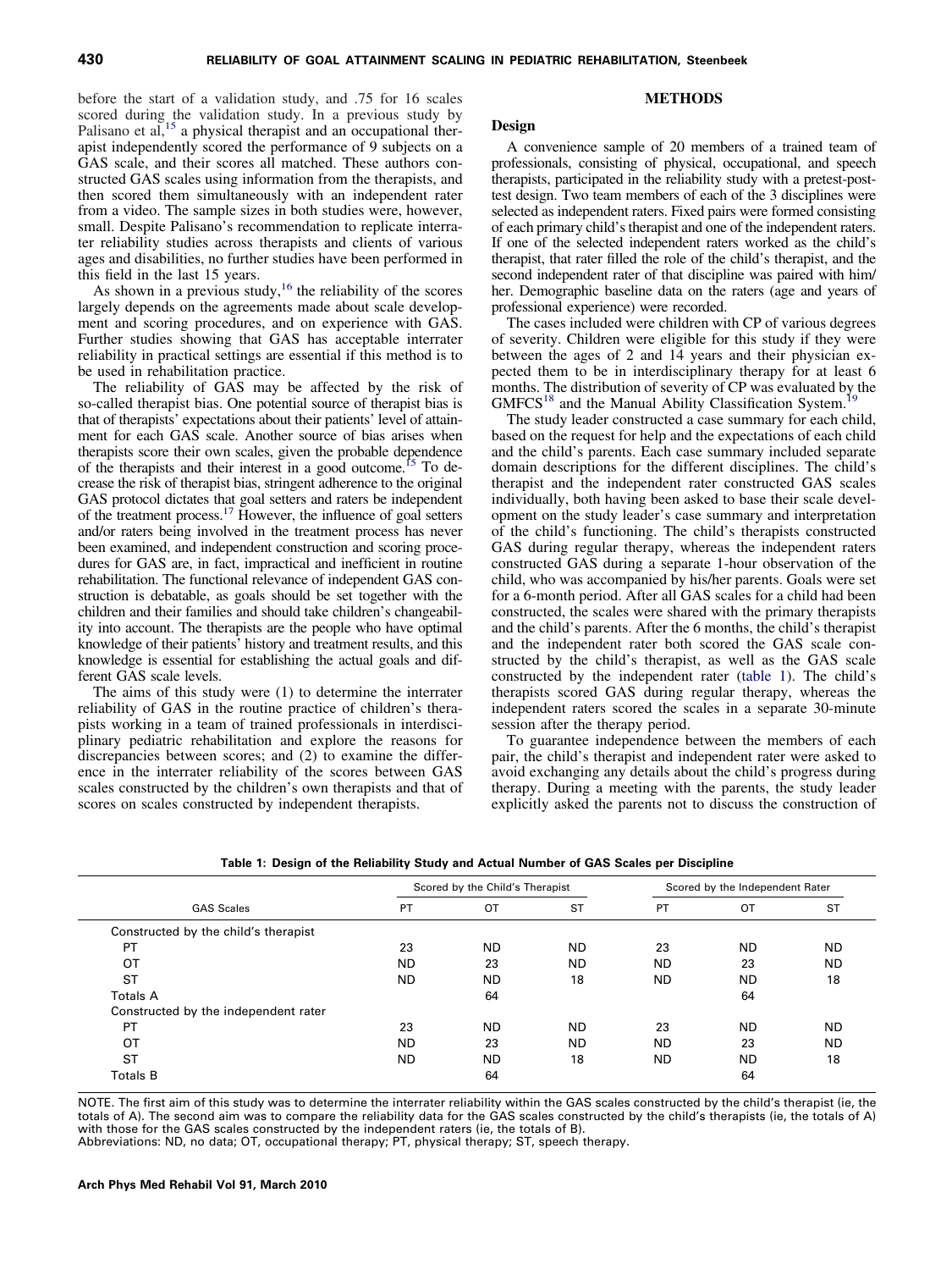<span id="page-2-0"></span>the scales or the scoring, to help ensure the independence between the child's therapist and independent rater.

## **Goal Attainment Scaling Method Used**

Before the start of the present study, an 8-month practical training period was used to introduce GAS in the children's rehabilitation unit of a medium-sized rehabilitation center in The Netherlands. In the training program, which we described and evaluated in detail in a previous article,<sup>[16](#page-6-0)</sup> professionals practiced the construction and scoring of GAS scales. Six-point GAS scales were constructed, using  $-3$  for deterioration and  $-2$  for no change relative to the level determined at the start of treatment, as described in Steenbeek et al.<sup>[16](#page-6-0)</sup> The participants agreed to adhere to the following criteria for scale development. All goals should be based on the request for help in the area of a child's capacity for daily activities. The goals must be important for and relevant to the children and their families, and describe the main aim of therapy for each discipline involved. Each level should be defined as clearly as possible. All levels of the scales should be specific, measurable, acceptable, realistic, and time-specific. The therapists were asked to construct ordinal scales with incremental steps of equal intervals. Each GAS scale had to reflect a single dimension of change. In addition, it had to be possible to score a scale within 10 minutes to ensure that it was practicable. The setting and task were described explicitly for each GAS scale.

*Scale rating.* All raters were asked to base the scores on their insight as a professional of goal achievement rather than on the child's actual performance at the time of the assessment. The reflection of the professionals' knowledge and experience in rating goal attainment was introduced to minimize the possible influence of children's whims (fatigue, motivation, interaction with the therapist, and behavioral issues). The raters' professional judgment of goal attainment was supported by observing the child or by conferring with parents or teachers, and the method was stipulated in each GAS scale description. When conferring was stipulated, the raters informally asked the parents or teachers their opinion about the child's functioning.

## **Evaluation of Goal Attainment Scaling Scores**

To meet the first aim of the study, we compared the scores given by the pairs on the GAS scales constructed by the children's own therapists, to evaluate the interrater reliability. For the second aim, the scores given by the pairs on GAS scales constructed by the independent raters were used as a second data set. The interrater reliability found for the 2 data sets were then compared to determine the influence of independent scale construction on the interrater reliability of the scores. The design was such that the 2 raters rating the same GAS scale had different perspectives, for example, in terms of their knowledge of the child's history. An additional evaluation of the scores was performed when the raters of a pair disagreed, for a better understanding of the consequences of independent scale construction.

After scoring had been completed, therapists were informed about the discrepancies in their scoring, thus ending the independence within the pairs. The pairs were then systematically interviewed to explore reasons for the scoring discrepancies.

Further aspects of GAS construction and scoring that might have influenced the interrater reliability were explored. We calculated the interrater reliability per discipline to gain insight in the separate CIs, as scores from different disciplines for the same child could be dependent. The influence of the type of GAS scale on the interrater reliability was also determined. After scoring was complete, the study leader classified all GAS scales into 2 categories, one with scales rating physical function and the other rating higher cognitive function. Scales rating physical function, such as running distance, are more concrete and observable, whereas scales rating higher cognitive function, such as recognizing clothes when self-dressing or self-efficacy in maneuvering a wheelchair, depend more on interpretation. This subdivision was checked by one of the authors (KG). Interrater reliability was then calculated for each type of GAS scale.

## **Data Analysis**

The interrater reliability was evaluated by calculating linearweighted Cohen's kappa values with 95% CIs. The kappa values were interpreted as no  $(<0)$ , very low  $(0.0-20)$ , low (.21–.40), moderate (.41–.60), good (.61–.80), or excellent agreement  $(.81-1.00).^{20}$  $(.81-1.00).^{20}$  $(.81-1.00).^{20}$  We used the Wilcoxon signed-rank test for each data set to test whether the scores were more likely to be higher or lower when rated by the child's own therapists than when rated by the independent raters. Statistics were performed in SPSS/PC, release 14.0<sup>a</sup> and [http://faculty.vassar.](http://faculty.vassar.edu/lowry/kappa.html) [edu/lowry/kappa.html.](http://faculty.vassar.edu/lowry/kappa.html)

### **RESULTS**

Eight physical therapists, 8 occupational therapists, and 4 speech therapists participated. The 20 professionals involved (age range,  $28-59y$ ; mean age  $\pm$  SD,  $40.3\pm10.9y$ ) had 4 to 30

**Table 2: Summary of Characteristics of 23 Children With CP**

| Patient | Age<br>(y)     | Sex | <b>GMFCS</b><br>Level | <b>MACS</b><br>Level | No. of<br>Disciplines*  |
|---------|----------------|-----|-----------------------|----------------------|-------------------------|
| 1       | 12             | B   | IV                    | IV                   | 3                       |
| 2       | 13             | G   | V                     | V                    | 2                       |
| 3       | 7              | G   | Ш                     | I                    | 3                       |
| 4       | 13             | G   | V                     | v                    | 3                       |
| 5       | 5              | B   | I                     | Ш                    | 3                       |
| 6       | 7              | B   | Ш                     | Ш                    | 3                       |
| 7       | 9              | G   | IV                    | Ш                    | 3                       |
| 8       | 11             | G   | Ш                     | Ш                    | 3                       |
| 9       | 4              | B   | I                     | Ш                    | 3                       |
| 10      | $\overline{7}$ | B   | Ш                     | ı                    | 3                       |
| 11      | 6              | B   | ٧                     | ٧                    | 3                       |
| 12      | 3              | B   | Ш                     | Ш                    | 3                       |
| 13      | 5              | B   | Ш                     | Ш                    | $\overline{\mathbf{c}}$ |
| 14      | 8              | B   | IV                    | IV                   | 3                       |
| 15      | 9              | G   | Ш                     | ı                    | 2                       |
| 16      | 10             | B   | Ш                     | $\mathbf{I}$         | 2                       |
| 17      | 6              | B   | Ш                     | Ш                    | 3                       |
| 18      | 6              | B   | ı                     | Ш                    | 3                       |
| 19      | 10             | G   | V                     | V                    | 3                       |
| 20      | 10             | B   | IV                    | Ш                    | 3                       |
| 21      | $\overline{2}$ | B   | Ш                     | Ш                    | 3                       |
| 22      | 11             | G   | V                     | ٧                    | 3                       |
| 23      | 5              | B   | Ш                     | ı                    | $\overline{\mathbf{c}}$ |

NOTE. GMFCS<sup>18</sup> classifies the motor function of children with CP based on their self-initiated movement with particular emphasis on sitting, walking, and wheeled mobility. Level I represents walking without limitations at 6 to 12 years. Level V represents no means of indepen-<br>dent mobility at that age [\(http://www.canchild.ca\)](http://www.canchild.ca). MACS<sup>19</sup> classifies how children with CP use their hands when handling objects as part of daily activities. Level I represents the best functional abilities and level V the most limited ones [\(http://www.macs.nu\)](http://www.macs.nu).

Abbreviations: B, boy; G, girl; MACS, Manual Ability Classification System.

\*Number of disciplines involved: 3, physical therapy, occupational therapy, and speech therapy; 2, physical therapy and occupational therapy only.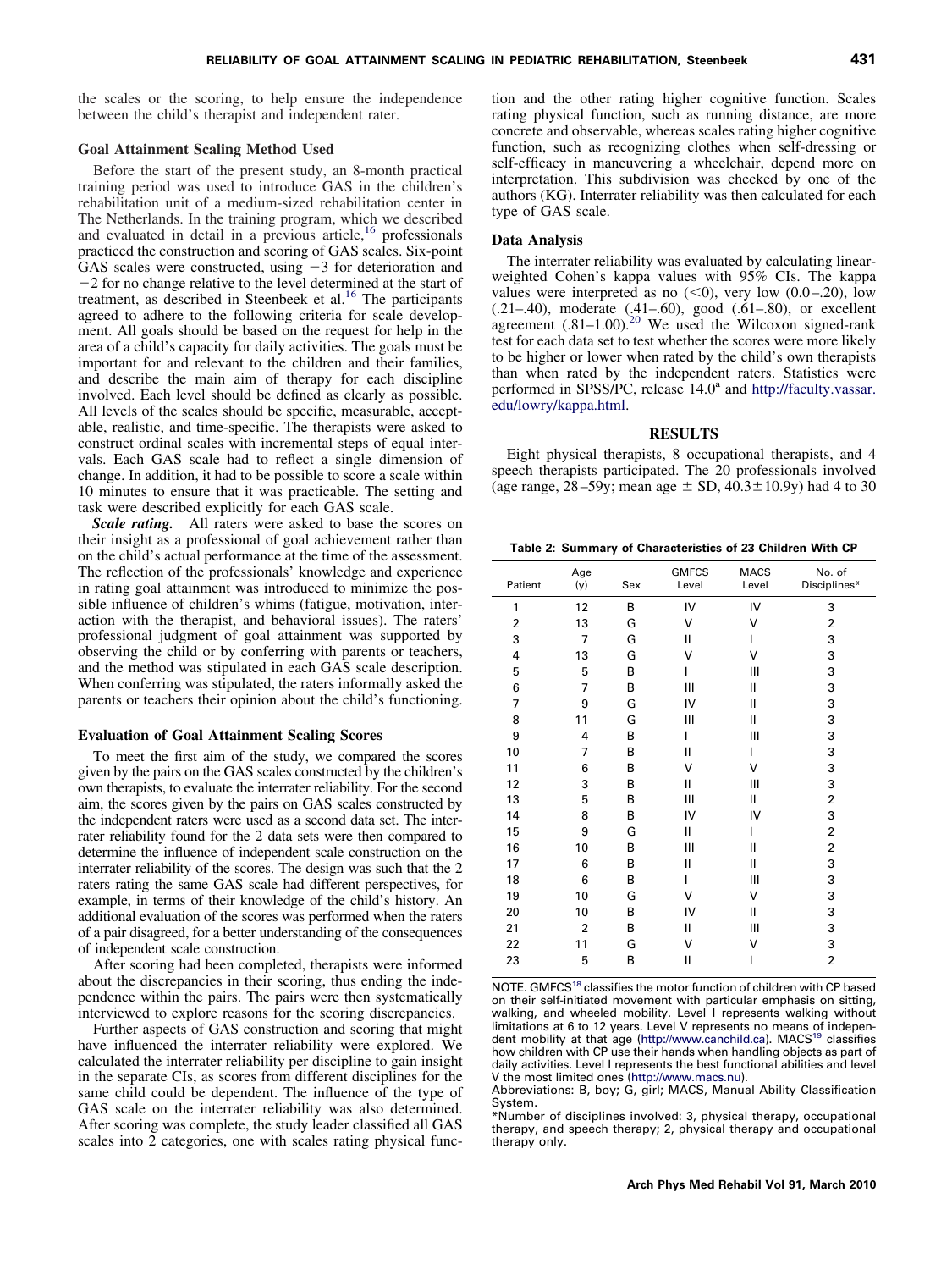#### **Table 3: Example of a GAS Scale\***

Case summary: L is a 5-year-old boy with right-sided unilateral spastic CP, GMFCS level II. The main request for help is to fall less often. L falls a few times a day while standing on his right leg during normal walking. Treatment: a multilevel botulinum toxin intervention and physical therapy 4 times a week for 4 months.

|                                     | <b>Child's Physical Therapist</b>                                                                                                                           |                                                                 |  |
|-------------------------------------|-------------------------------------------------------------------------------------------------------------------------------------------------------------|-----------------------------------------------------------------|--|
| Setting                             | A strictly specified gymnasium<br>with an obstacle course including jumping<br>and quick changes of walking direction.<br>Safety is guaranteed by guidance. | L is wearing his ankle-foot orthosis<br>and shoes. Observation. |  |
|                                     | The therapist encourages L to complete the<br>course within 3min.                                                                                           |                                                                 |  |
| <b>Scoring Method</b>               | Observation                                                                                                                                                 | Observation                                                     |  |
| Task                                | Walk the obstacle course fast<br>and don't fall.                                                                                                            | Stand on your right leg only as long as<br>possible.            |  |
| -3 Worse than start (deterioration) | L falls 5 times or more.                                                                                                                                    | $<$ 2s                                                          |  |
| $-2$ Equal to start                 | L falls 4 times.                                                                                                                                            | 2s                                                              |  |
| $-1$ Less than expected             | L falls 3 times.                                                                                                                                            | $3-5s$                                                          |  |
| 0 Expected goal                     | L falls 2 times.                                                                                                                                            | $6-8s$                                                          |  |
| 1 Somewhat more than expected       | L falls 1 time.                                                                                                                                             | $9 - 11s$                                                       |  |
| 2 Much more than expected           | L does not fall.                                                                                                                                            | >11s                                                            |  |

\*The GAS scale was constructed at the start of an intervention period by a child's own physical therapist and the physical therapist functioning as independent rater, based on the case summary provided by the study leader (No. 23 in [table 2\)](#page-2-0). After 6 months of rehabilitation, the first resulted in agreement on the score, the second in disagreement.

years (mean  $\pm$  SD, 14.8 $\pm$ 9.8y) of professional experience. Before the training, none of the therapists or independent raters had had any experience with GAS.<sup>16</sup>

GAS scales were constructed for 23 children in the reliability study. Patients ranged in age from 4 to 13 years, and severity of CP ranged from GMFCS level I to GMFCS level V [\(table 2\)](#page-2-0). Therapists treated 1 to 3 children each. In 18 cases, one of the therapists appointed as independent rater was the child's primary therapist.

The total number of GAS scales constructed was  $18 \times 6$  (3) therapists  $+3$  independent raters) plus  $5 \times 4$  (2 therapists  $+$ 2 independent raters) for a total of 128 scales (see [table 1\)](#page-1-0). Table 3 shows an example of a case summary, with the domain description for the physical therapists, and the GAS scales constructed by a physical therapist and his matched independent rater. The different approaches and descriptions by the raters forming the pair illustrate their independence.

[Table 4](#page-4-0) is the cross table of the scores given by therapists and independent raters on the GAS scales constructed by the children's own therapists after 6 months of rehabilitation  $(n=64)$ , showing 77% agreement between the raters forming the pairs and a linear-weighted Cohen's kappa of .82 (95% CI, .73–.91), indicating excellent agreement.

[Table 5](#page-4-0) is the cross table of the scores given by therapists and independent raters on GAS scales constructed by the independent raters after 6 months of rehabilitation  $(n=64)$ , showing 64% agreement between raters forming the pairs and a linear-weighted Cohen's kappa of .64 (95% CI, .49–.79), indicating good agreement.

On the GAS scales constructed by the children's own therapists, the scores given by the 2 groups of raters matched for 49 scales, while the children's therapists gave higher scores on 6 scales, and the independent raters gave higher scores on 9 scales (see [table 4\)](#page-4-0). Comparison of these scores revealed no statistically significant difference in scoring patterns (Wilcoxon signed-rank test,  $z=-.62$ ;  $P=.54$ ). Among the scales constructed by the independent raters, there were 11 on which the children's therapists gave a

higher score, and 12 where the independent raters gave a higher score (see [table 5\)](#page-4-0). There was no statistically significant difference in these scoring patterns either  $(z=-.16;$ *P*=.88). There were 15 discrepancies between raters scoring the scales constructed by the children's own therapists ( $2 \times 2$ ) points;  $13 \times 1$  point [see [table 4\]](#page-4-0)) and 23 between raters scoring the scales constructed by the independent raters ( $9 \times$  $>1$  point;  $14 \times 1$  point [see [table 5\]](#page-4-0)).

Systematic interviews to evaluate discrepancies between the pairs in both data sets revealed that disagreement was largely due to different interpretations of the professionals' perception of the child's capacity, as opposed to what a child actually does when tested. In 12 scales, one rater unintentionally scored the actually observed performance, although he realized the child did not perform to the best of his ability. Differences in 10 scales were caused by a difference of opinion between the raters, when children were capable of more than they actually did during the assessment. Differences in 4 other scales were due to one rater misunderstanding the textual content of the scale (eg, a standard obstacle course in a gymnasium was not specific enough for the partner, who set up a more complex course). Causes of 12 discrepancies remained unclear.

The kappa values for each discipline are shown in [table 6.](#page-5-0) The mean kappa value corresponded with that of the 2 entire data sets. The kappa values for each type of scale are shown in [table 7.](#page-5-0) The study leader (DS) and another author (KG) agreed on the subdivision of the types of scales for 95% of the scales, and after discussion agreed on 100% of them. Thirty percent of the physical scales resulted in disagreement between the pairs of raters versus 29% of the higher cognitive function scales.

## **DISCUSSION**

This study found good-to-excellent interrater reliability of GAS when used by a group of trained therapists for children with CP. Similar to the studies on the reliability of GAS by Palisano, $14,15$  this study provides further evidence for the interrater reliability of GAS in a regular rehabilitation setting.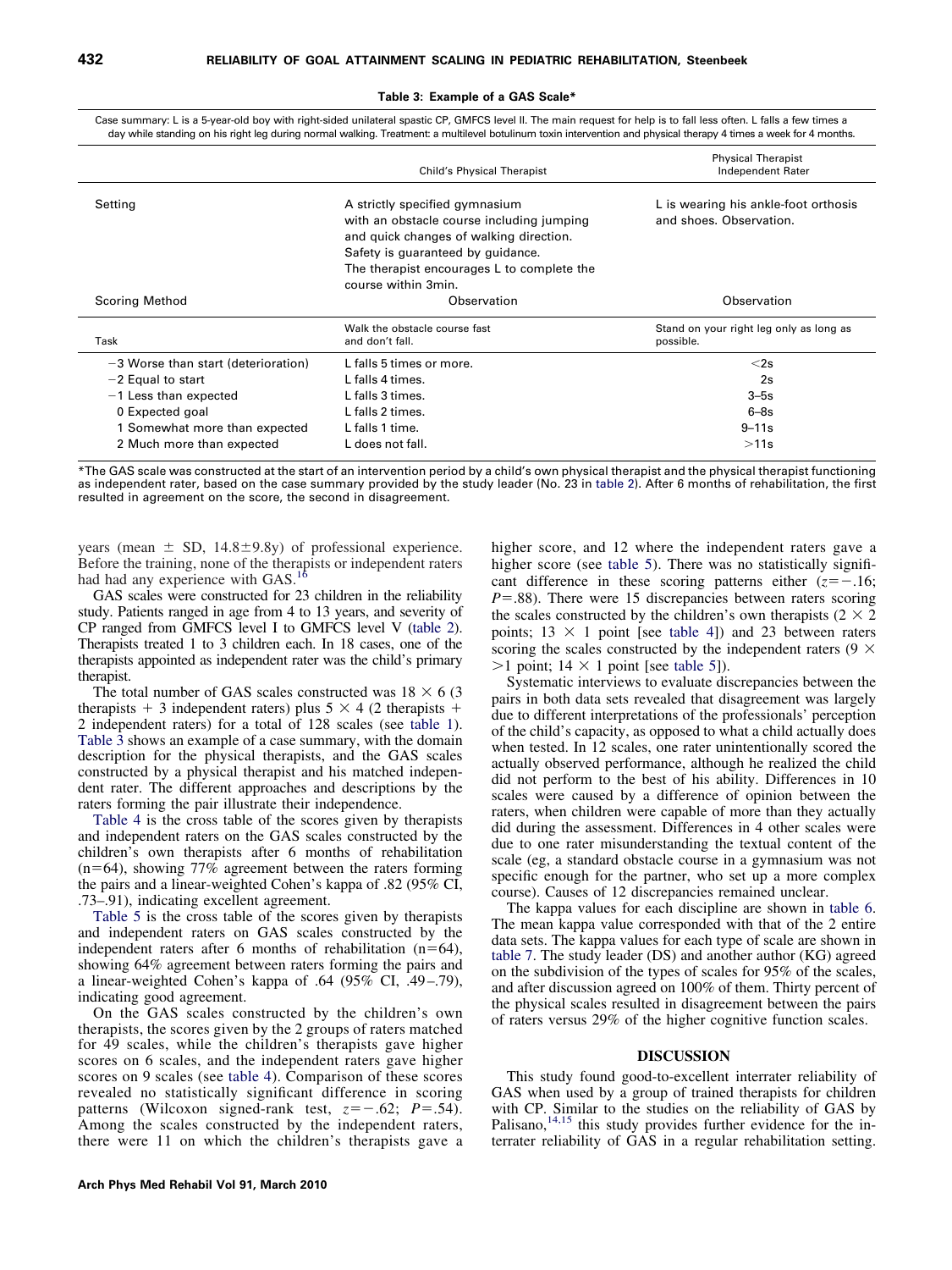<span id="page-4-0"></span>

|             |        |      | GAS Score by the Child's Therapist |    |    |    |          |               |
|-------------|--------|------|------------------------------------|----|----|----|----------|---------------|
| Rater       | Score  | $-3$ | $-2$                               | -1 | 0  |    | 2        | <b>Totals</b> |
| Independent | $-3$   | 0    | $\Omega$                           | 0  | 0  | 0  | 0        | 0             |
|             | $-2$   | 0    | 5                                  | 0  | 0  | 0  | $\Omega$ | 5             |
|             | — '    | 0    | 4                                  | 12 | 3  | 0  |          | 20            |
| the         | 0      | 0    | $\Omega$                           | 0  | 8  | 0  | 0        | 8             |
| 오           |        | 0    | 0                                  |    |    | 10 | 2        | 14            |
| Score       | າ      | 0    | 0                                  | 0  | 0  | 3  | 14       | 17            |
| GAS         | Totals | 0    | 9                                  | 13 | 12 | 13 | 17       | 64            |

**Table 4: Scores on the GAS Scales Constructed by the Children's Own Therapists to Calculate the Interrater Reliability\***

\*Linear-weighted Cohen's kappa was .82 (95% CI, .73–.91).

This is reassuring because GAS has been used extensively in recent rehabilitation research.

The present study confirms the necessity of further discussion of GAS training procedures, as previously recommen-ded.<sup>[16](#page-6-0)</sup> The reliability of the scores depends on the agreements made regarding scale development and scoring procedures, as well as the experience gained with these procedures. Because there were still misunderstandings between the members of the pairs of raters, even after training, the reliability of the GAS would most likely have been lower without training. The training period in this study was intended to improve the homogeneity of the method performed by all raters, as the interrater reliability was assessed between groups of raters with divergent levels of professional experience.

Critics of GAS have doubted the value of the patient's own therapists selecting goals and specifying outcomes. Cytrynbaum et  $al<sup>17</sup>$  $al<sup>17</sup>$  $al<sup>17</sup>$  recommended that goal setters and raters be independent of the treatment process. Therefore, the second aim of this study was to examine the difference in interrater reliability of the scores on GAS scales constructed by the children's own therapists and those on scales constructed by therapists functioning as independent raters. The differences found between the groups  $(\kappa, .82 \text{ vs } .64)$  were not statistically significant because of an overlap in the 95% CIs. The difference can be explained by either coincidence or the difference in

the content of the scales constructed by the 2 groups. Familiarity with a child's history, character, and preferences, as well as treatment results, is probably needed to construct GAS scales that can be rated reliably. These data are reassuring as regards the presumed therapist bias in constructing GAS scales, and contradict Cytrynbaum's advice.

No significant differences in kappa values were found between the various disciplines or between the types of scales. Contrary to expectation, the scales rating physical function did not show a higher percentage of agreement. The good interrater reliability for scales rating higher cognitive function could be because we measured the professionals' insight rather than the child's performance during the assessment. The main reason for disagreement between raters was the interpretation of the children's capacity when they did not perform to the best of their ability during the assessment. Using the professional's judgment of the therapists and independent raters for scoring was assumed to be beneficial to the interrater reliability, although misinterpretation of this criterion can also be detrimental to the reliability. This emphasizes the importance of clear instructions.

## **Study Limitations**

In terms of the first aim of our study, the results must be interpreted with caution, because the raters forming the pairs

|             |          |                | GAS Score by the Child's Therapist |                |    |                |                |        |
|-------------|----------|----------------|------------------------------------|----------------|----|----------------|----------------|--------|
| Rater       | Score    | $-3$           | $-2$                               | $-1$           | 0  |                | $\overline{2}$ | Totals |
| Independent | $-3$     | $\overline{2}$ | 0                                  | 0              | 0  | 0              | 0              |        |
|             | $-2$     | $\Omega$       | 5                                  |                | 0  | $\Omega$       |                |        |
|             | $-1$     | 0              |                                    | 12             | 3  | 0              | $\overline{2}$ | 18     |
| the         | $\Omega$ | 0              |                                    | $\overline{2}$ |    | $\overline{2}$ |                | 13     |
| इ<br>Φ      |          | 0              |                                    |                | 0  | 5              |                | 8      |
| Sco         | 2        | 0              | $\Omega$                           |                |    | 4              | 10             | 16     |
| ပ<br>Š      | Totals   | $\overline{2}$ | 8                                  | 17             | 11 | 11             | 15             | 64     |

**Table 5: Scores on the GAS Scales Constructed by the Independent Raters to Compare the Interrater Reliability With That of Table 4\***

\*Linear-weighted Cohen's kappa was .64 (95% CI, .49 –.79).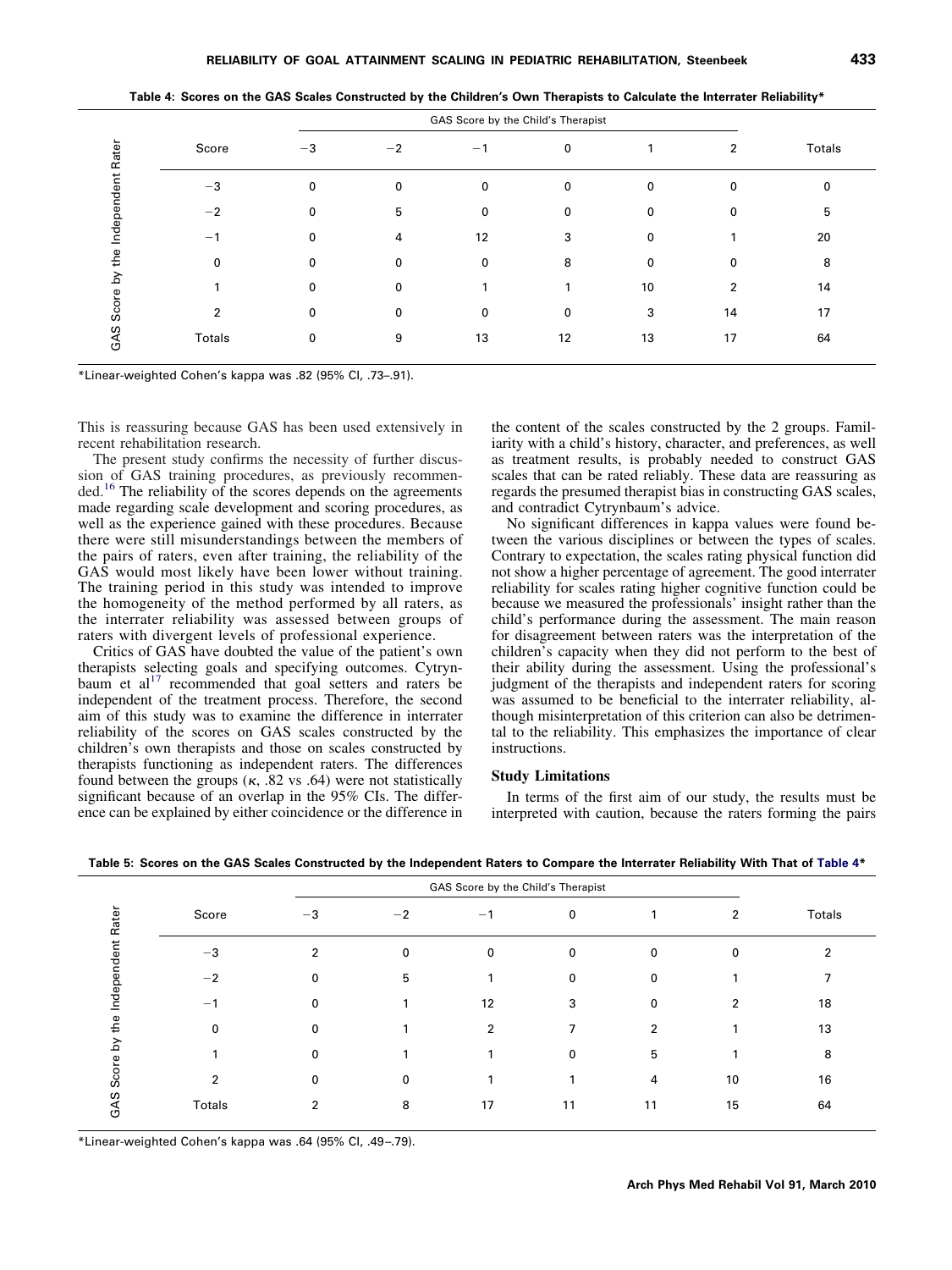<span id="page-5-0"></span>

| Constructed by     | Scales (n) | Scored by Pairs of PTs | Scales (n) | Scored by Pairs of OTs | Scales (n) | Scored by Pairs of STs |
|--------------------|------------|------------------------|------------|------------------------|------------|------------------------|
| Child's therapists | 23         | .73 (.55–.90)          | 23         | $.84(0.68 - 1.00)$     | 18         | $.92(0.82 - 1.00)$     |
| Independent raters | 23         | .66 (.43–.87)          | 23         | $.61$ $(.35-.86)$      | 18         | .65 (.34–.97)          |

Abbreviations: OTs, occupational therapists; PTs, physical therapists; STs, speech therapists.

differed in their knowledge of the child's history and treatment results. Because GAS intends to measure a professional's perception of a child's level of functioning, the children's own therapists had more information they could use in scoring than did the independent raters. This difference may have biased the interrater reliability. However, if this were true, the interrater reliability would have been underestimated rather than overestimated. No systematic differences in scoring patterns were found between therapists and independent raters.

Another limitation in regard to the first aim is that a possible dependence of the data could present a problem with the CIs of the kappa value, because the calculation was based on 64 GAS scales constructed for 23 children. However, 3 therapists, of different disciplines, each constructed a GAS scale in a different, predefined domain that was distinctive for their discipline. Three different independent pairs of therapists only scored the GAS scale constructed by their own discipline, to determine the agreement within the pairs. Although the 6 scores per child are dependent, this procedure makes it unlikely that there was appreciable dependence between the 3 values of agreement per child, confirming the 95% CIs of the kappa values given in the Results section. The kappa values could be biased by floor and ceiling effects. If serious deterioration  $(-3)$  or excellent performance  $(+2)$  in all domains of functioning caused dependence, the correlations could be overestimated. We had no floor effects. Ceiling effects were improbable because 19 of all 24 scales scored as  $+2$  by both raters were for different children. Only the influence on the corresponding CIs has to be taken into consideration, because the mean kappa value of the separate data sets corresponds with the kappa of the entire data set. Multiple GAS scales could be constructed for a child, as usually more than one goal is set per child. GAS was originally characterized by the use of the T-sum formula, a mathematical technique quantifying the achievement in several weighted goals per therapist. Although this formula theoretically could correct for dependence, the correction is too subjective to provide a real solution for the dependence issue. The formula also introduces false sensitivity to change, as GAS data are at best ordinal.<sup>[21](#page-6-0)</sup> Therefore we prefer to evaluate individual GAS scores and analyze multiple raw change scores with nonparametric statistics.

A limitation of the study regarding the second aim is that the study may be difficult to reproduce, because of the case summary provided by the study leader and the instructions influencing communication between parents and therapists. Although the information in the case summary was kept to a minimum, it was subjective and may have influenced the

**Table 7: Kappa Values (95% CIs) per Type of GAS Scales**

| Constructed by     | <b>Scales</b><br>(n) | Physical       | Scales<br>(n) | <b>Higher Cognitive</b><br>Function |
|--------------------|----------------------|----------------|---------------|-------------------------------------|
| Child's therapists | 21                   | .76 (.57–.95)  | 43            | .85 (.75 - .94)                     |
| Independent raters | 18                   | $.65(.38-.92)$ | 46            | $.63(0.46 - 0.81)$                  |
| All                | 39                   | $.71(.54-.87)$ | 89            | $.74(0.63 - 0.84)$                  |

independence during GAS scale construction between the therapists and independent raters. This subjectivity was, however, unavoidable, as the GAS scales of both raters had to be based on the child's and parents' request for help and their expectations. The influence of the children themselves on the independence between the raters is unknown.

A second limitation regarding the second aim is that the therapy theoretically focused more on the goals set by the child's therapists than on those set by the independent raters, enabling more accurate rating of the goals set by the child's therapists. However, after construction of both scales was completed, the independent rater's goal was shared with the child's therapist, and no instruction was given as to whether therapy should focus on GAS. Moreover, the outcomes for both groups of GAS scales were equal, with a median of 0.

Finally, the procedure used to measure goal attainment could have influenced the interrater reliability. That parents or teachers could be consulted as part of the judgment of goal attainment may have meant that the professionals' knowledge and experience had less influence on the score. The independence of the raters could decrease as a result of them both conferring with the same responder. We divided all GAS scales into 2 categories: scales where the score was supported by observing the child, and scales where the score was supported by conferring with parents or teachers, as was stipulated in each GAS scale. Thirty-two percent of the scales scored after observation resulted in disagreement, compared with 18% of the scales scored after consulting with parents or teachers.

At the end of the study, all the parents were interviewed and asked about their experience, in order to gain insight into the impact of participating in a study like this for parents and children. The parents had an active role in keeping the pairs of raters independent during the study, and the GAS scales were shared with the parents right after their construction. The parents of all 23 children indicated that they were satisfied with the use of GAS in the treatment of their child and with their participation in this study. Future reliability studies on GAS in other rehabilitation settings or with other diagnostic groups should be considered, as the burden on participating families is minimal.

The measurement properties of the content of GAS scales and the sensitivity to change are subjects that remain to be explored.<sup>5</sup> A possibility for future research is to have a team of experts rate the overall value of therapists' goals. The present study showed that the GAS scales constructed by the child's own therapists in particular should be used for further validity research. Even if an independent assessor were essential to reduce bias in evaluating outcome, the involvement of the child's own therapist (and the child or child's parents) is still necessary when designing goals for therapy.

Despite the need for future research, GAS is a very promising tool that is allowing children and their families to set transparent and important functional goals together with their health care professionals.